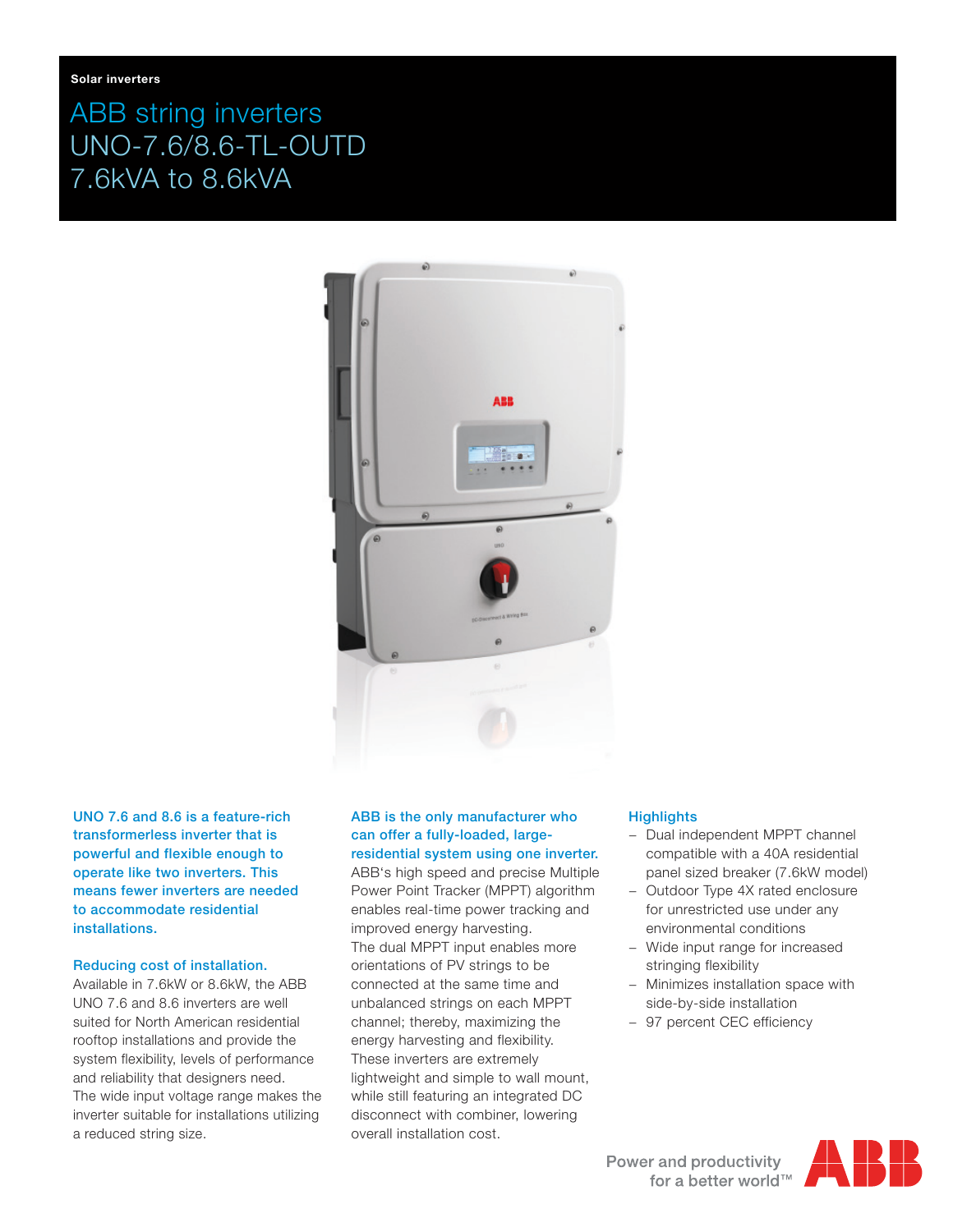## Additional highlights

- − Single-phase and split-phase output
- − Offers an extra quiet, transformer-less inverter architecture
- − Fully integrated DC disconnect and wiring box saves installation time and cost
- − Flexible data monitoring options to view inverter performance where and how you need it
- − RS-485 communication interface (for connection to laptop of data logger)
- − Available with the optional VSN300 Wifi Logger Card for wireless monitoring
- − Compliant with NEC 690.12 when used with ABB's Rapid Shutdown device
- − Comes standard with DC Arc Fault Circuit Interruptor (AFCI) to comply with NEC 690.11





# Technical data and types

| <b>Type code</b>                                   | UNO-7.6-TL-OUTD-S-US-A                                                                              |            | UNO-8.6-TL-OUTD-S-US-A               |            |          |  |
|----------------------------------------------------|-----------------------------------------------------------------------------------------------------|------------|--------------------------------------|------------|----------|--|
| <b>General Specifications</b>                      |                                                                                                     |            |                                      |            |          |  |
| Nominal output power                               | 7600W                                                                                               |            |                                      | 8600W      |          |  |
| Maximum output power                               | 8300W                                                                                               |            |                                      |            | 9400W    |  |
| Rated grid AC voltage                              | 208V                                                                                                | 240V       | 277V                                 | 240V       | 277V     |  |
| Input side                                         |                                                                                                     |            |                                      |            |          |  |
| Number of independent MPPT channels                |                                                                                                     |            | 2                                    |            |          |  |
| Maximum usable power for each channel              | 5400W                                                                                               |            |                                      |            |          |  |
| Absolute maximum voltage (Vmax)                    | 600V                                                                                                |            |                                      |            |          |  |
| Start-up voltage (Vstart)                          | 200V (adj. 120-350V)                                                                                |            |                                      |            |          |  |
| Full power MPPT voltage range                      | 165-480V<br>185-480\                                                                                |            |                                      |            |          |  |
| Operating MPPT voltage range                       | 0.7xVstart-580 (≥ 90V)                                                                              |            |                                      |            |          |  |
| Maximum current (Idcmax) for both MPPT in parallel | 48A                                                                                                 |            |                                      |            |          |  |
| Maximum usable current per channel                 |                                                                                                     | 24A        |                                      |            |          |  |
| Maximum short circuit current limit per channel    | 30A                                                                                                 |            |                                      |            |          |  |
| Number of wire landing terminals per channel       | 2 pairs                                                                                             |            |                                      |            |          |  |
| Array wiring termination                           | Terminal block, pressure clamp, AWG12-AWG4                                                          |            |                                      |            |          |  |
| Output side                                        |                                                                                                     |            |                                      |            |          |  |
| Grid connection type                               | 10/2W                                                                                               | Split-Ø/3W | 10/2W                                | Split-Ø/3W | 10/2W    |  |
| Grid voltage range (Vmin-Vmax)                     | 183-228V                                                                                            | 211-264V   | 244-304V                             | 211-264V   | 244-304V |  |
| Nominal grid frequency                             |                                                                                                     |            | 60Hz                                 |            |          |  |
| Adjustable grid frequency range                    |                                                                                                     |            | 57-63Hz                              |            |          |  |
| Maximum current (lacmax)                           | 36.5A                                                                                               | 32A        | 27.5A                                | 36A        | 31A      |  |
| Power factor                                       |                                                                                                     |            | >0.995 (adjustable to $\pm$ 0.8)     |            |          |  |
| Total harmonic distortion (@ rated output power)   | $2\%$                                                                                               |            |                                      |            |          |  |
| Grid wiring termination type                       | Terminal block, pressure clamp AWG10-AWG4                                                           |            |                                      |            |          |  |
| Input protection devices                           |                                                                                                     |            |                                      |            |          |  |
| Reverse polarity protection                        |                                                                                                     |            | Yes                                  |            |          |  |
| Over-voltage protection type                       | Varistor, 2 for each channel                                                                        |            |                                      |            |          |  |
| PV array ground fault detection                    | Pre start-up R <sub>iso</sub> and dynamic GFDI (requires floating arrays)                           |            |                                      |            |          |  |
| Output protection devices                          |                                                                                                     |            |                                      |            |          |  |
| Anti-islanding protection                          |                                                                                                     |            | Meets UL1741 / IEEE1547 requirements |            |          |  |
| External AC OCPD rating                            | 50A                                                                                                 | 40A        | 40A                                  | 50A        | 40A      |  |
| Over-voltage protection type                       |                                                                                                     |            | Varistor, $2(L_1 - L_2 / L_1 - G)$   |            |          |  |
| Efficiency                                         |                                                                                                     |            |                                      |            |          |  |
| Maximum efficiency                                 | 97.8%                                                                                               |            |                                      |            |          |  |
| CEC efficiency                                     | 97.0%                                                                                               |            |                                      |            |          |  |
| Operating performance                              |                                                                                                     |            |                                      |            |          |  |
| Nighttime consumption                              |                                                                                                     |            | $<$ 0.6 W                            |            |          |  |
| Stand-by consumption                               | < 8 W                                                                                               |            |                                      |            |          |  |
| Communication                                      |                                                                                                     |            |                                      |            |          |  |
| User-interface                                     |                                                                                                     |            | 5.5" x 1.25" graphic display         |            |          |  |
| Remote monitoring (1xRS485 included)               | VSN700 Data Logger (opt.), VSN300 Wifi Logger Card (opt.)                                           |            |                                      |            |          |  |
| Environmental                                      |                                                                                                     |            |                                      |            |          |  |
| Ambient air operating temperature range            |                                                                                                     |            |                                      |            |          |  |
| Ambient air storage temperature range              | -13°F to 140°F (-25°C to +60°C) with derating above 122°F (50°C)<br>-40°F to 176°F (-40°C to +80°C) |            |                                      |            |          |  |
| Relative humidity                                  | 0-100% condensing                                                                                   |            |                                      |            |          |  |
| Acoustic noise emission level                      | <50 db (A) @ 1m                                                                                     |            |                                      |            |          |  |
| Maximum operating altitude without derating        | 6560ft (2000m)                                                                                      |            |                                      |            |          |  |
|                                                    |                                                                                                     |            |                                      |            |          |  |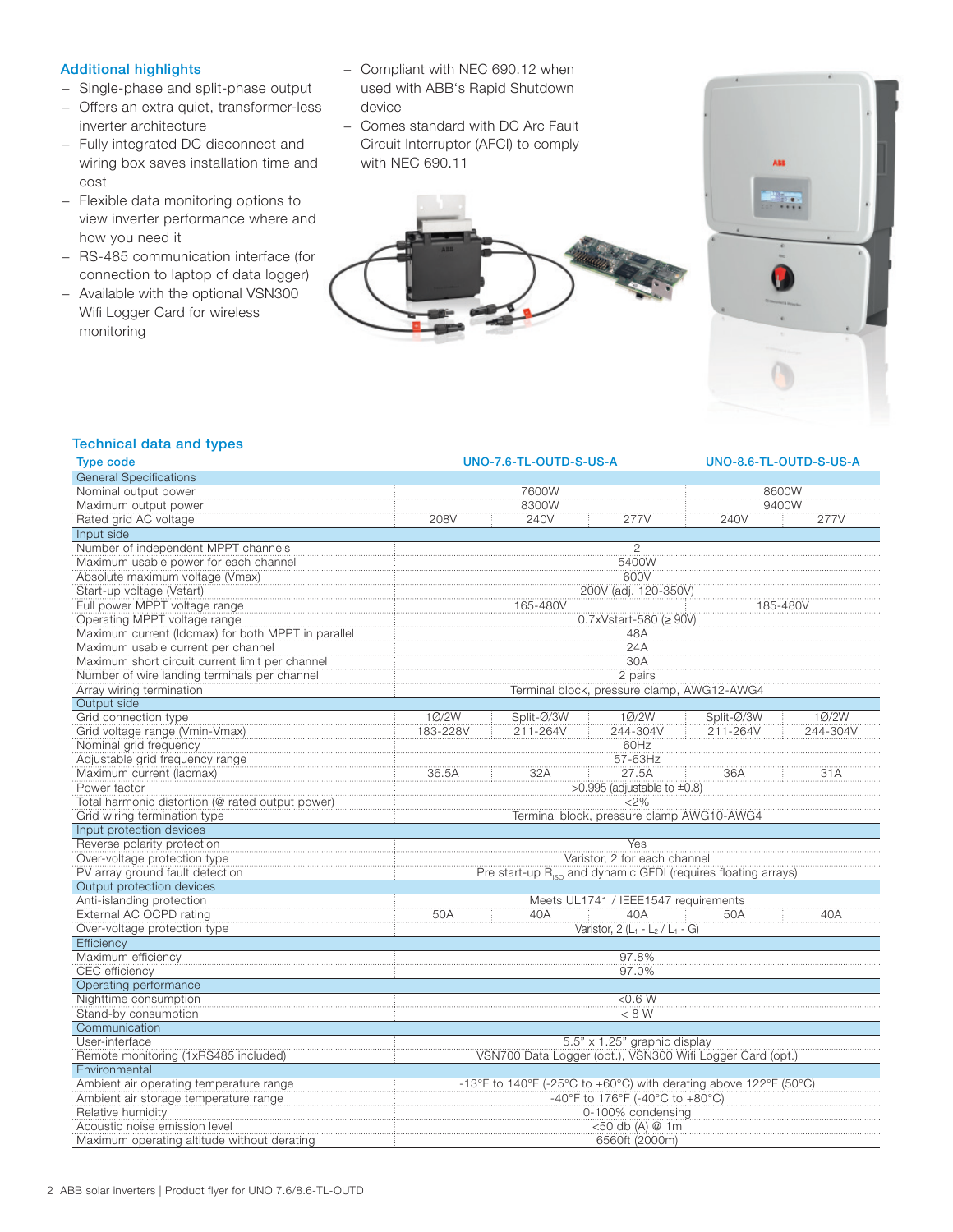#### Block diagram of UNO-7.6/8.6-TL-OUTD







# Technical data and types

| <b>Type code</b>                                                                                               | UNO-7.6-TL-OUTD-S-US-A                                                                                                        | UNO-8.6-TL-OUTD-S-US-A |  |  |  |
|----------------------------------------------------------------------------------------------------------------|-------------------------------------------------------------------------------------------------------------------------------|------------------------|--|--|--|
| Mechanical specifications                                                                                      |                                                                                                                               |                        |  |  |  |
| Enclosure rating                                                                                               | Type 4X                                                                                                                       |                        |  |  |  |
| Cooling                                                                                                        | Natural convection                                                                                                            |                        |  |  |  |
| Dimensions $H \times W \times D$                                                                               | 18.9 x 22.8 x 8.8in (480 x 583 x 223mm) Inverter only<br>29.3 x 22.9 x 8.8 in (745 x 583 x 223mm) Including wiring box        |                        |  |  |  |
| Weight                                                                                                         | 81.5lb (37kg)                                                                                                                 |                        |  |  |  |
| Shipping weight                                                                                                | 103.5lb (47kg)                                                                                                                |                        |  |  |  |
| Mounting system                                                                                                | Wall bracket                                                                                                                  |                        |  |  |  |
| Conduit connections                                                                                            | Bottom: (2) plugged 1/2" openings, (2) plugged 1" openings, (2) Concentric KOs 3/4", 1"<br>Sides: (2) Concentric KOs 3/4", 1" |                        |  |  |  |
| DC switch rating (per contact) (A/V)                                                                           | 25A / 600Vdc                                                                                                                  |                        |  |  |  |
| Safety and Compliance                                                                                          |                                                                                                                               |                        |  |  |  |
| <b>Isolation level</b>                                                                                         | Transformerless - floating array                                                                                              |                        |  |  |  |
| Safety and EMC standard                                                                                        | UL 1741, UL1741SA (draft) IEE 1547, IEE1547.1, CSA-C22.2N. 107.1-01, UL1998<br>ÚL1699B, FCC Part 15 Class B                   |                        |  |  |  |
| Safety approval                                                                                                |                                                                                                                               |                        |  |  |  |
| Regional Compliance                                                                                            | Rule 21, HECO, NEC 2014 690.11, NEC 2014 690.12 with ABB Rapid Shutdown device                                                |                        |  |  |  |
| Available models                                                                                               |                                                                                                                               |                        |  |  |  |
| With DC switch and wiring box, arc fault detector and<br>interruptor                                           | UNO-7.6-TL-OUTD-S-US-A                                                                                                        | UNO-8.6-TL-OUTD-S-US-A |  |  |  |
| distribuir de l'estable de la característica de la característica de la característica de la característica de |                                                                                                                               |                        |  |  |  |

All data is subject to change without notice